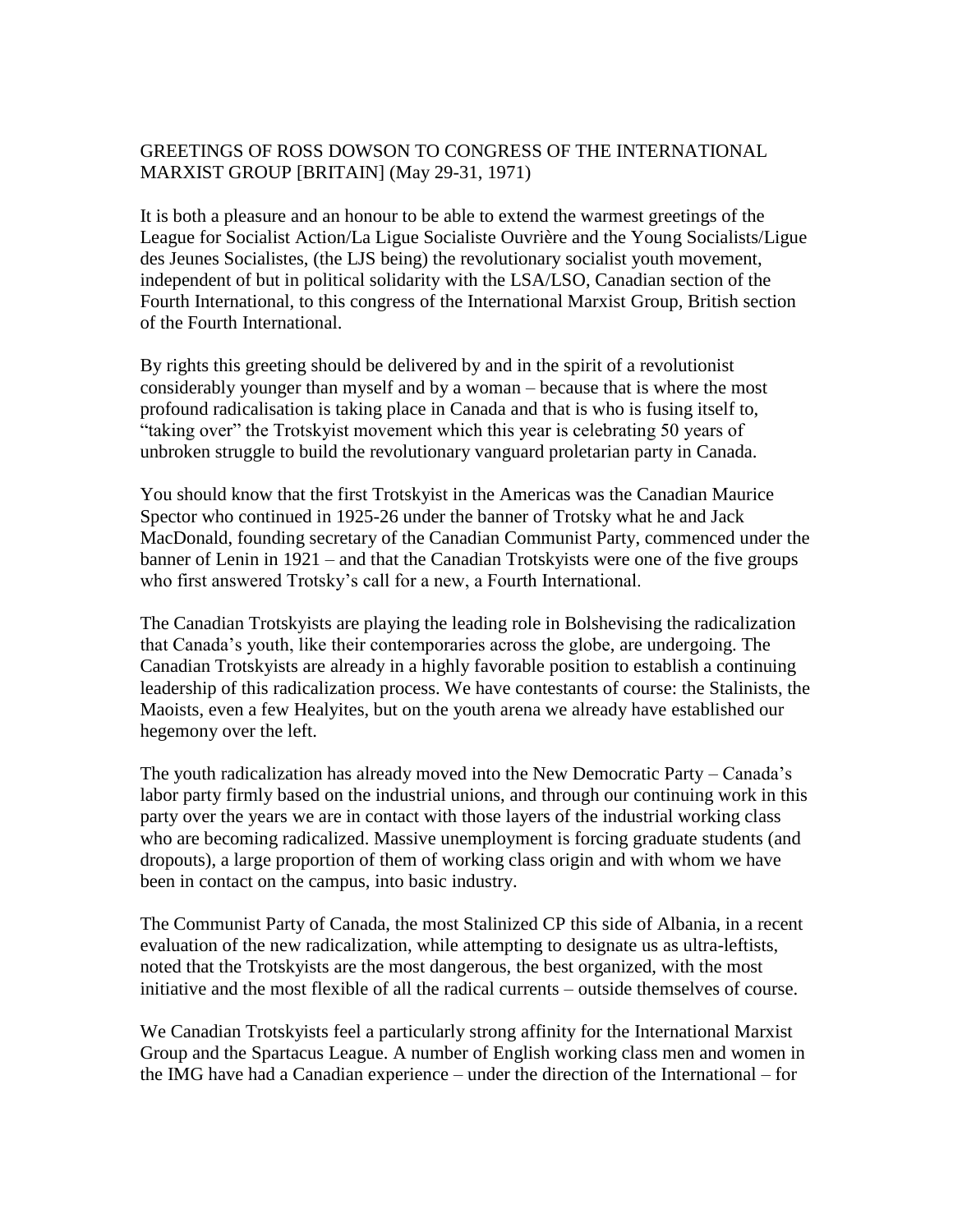some period they played an important role in preparing the grounds for the IMG. The whole Canadian working class development has to some considerable degree gone along "English" lines. I myself, ever since participating in the reunification process of our world movement when I had an opportunity to get a bit of a feel of the British scene, have sustained an ongoing interest in Britain – for it has seemed to me that the British working class are perhaps the most class conscious working class in the entire world, with the highest feeling of their class solidarity and class power, and that the English socialist revolution is not only high on the agenda of the revolution in the advanced sectors of the capitalist world but is possibly the top one on that agenda.

This affinity and interest has been to some degree a mutual one. The Red Mole recently had occasion to comment at length on developments in Quebec to which we made a modest rejoinder. Comrade Tariq also had an opportunity to appear on an extensive TV interview broadcast from the Maritimes to B.C. which we have NOT commented upon. Your leading body took exception to our rejoinder on Quebec and some months ago requested that we open up a discussion among our members. We immediately agreed and I must say we in Canada are all very much looking forward to this discussion.

The last four months that I have been in Europe has been a big experience for me and I hope through me, for the Canadian Trotskyists particularly those experiences that I gained from attending the Turin trade union conference and the various congresses of European sections – including the German, Belgian and French movements, and hearing of their work, their achievements, and their problems – at first hand. Perhaps the most impressive and the most memorable experience was the recent action that our French comrades carried out in honor of the Paris Commune – where I saw some 20- to 25,000 people march under the banner of the Fourth International.

It is within that framework that I would like to make a few comments about some problems confronting the Fourth International, facing all of us who want to build on the current radicalization process. World imperialism, with the incredible cynical aid of the Chinese and Soviet bureaucratic castes, has struck a sharp blow at us where we have long had every reason to hope for a breakthrough. I refer to Ceylon where apparently we missed the youth radicalization as it was expressed in that strategically situated island. The struggle we now see unfolding before us under the banner of Bengla Desh which places such a challenge to the as yet relatively weak Trotskyist forces in that area, points up the fact of the profoundly explosive situations across the globe which finds us without any substantial cadre, and sometimes none in area after area. Then too there is the situation that is over-ripe through the bankruptcy of the traditional parties of labor which is providing fertile grounds for a rebirth of fascism, as in Italywhere we have all too limited cadre.

We also have to recognize in many of the areas, where Trotskyism has some tradition, where enthusiasm for the Fourth International is highest, as in France and here in Britain, we are faced with strong contestants for the banner of the Fourth, by considerable forces